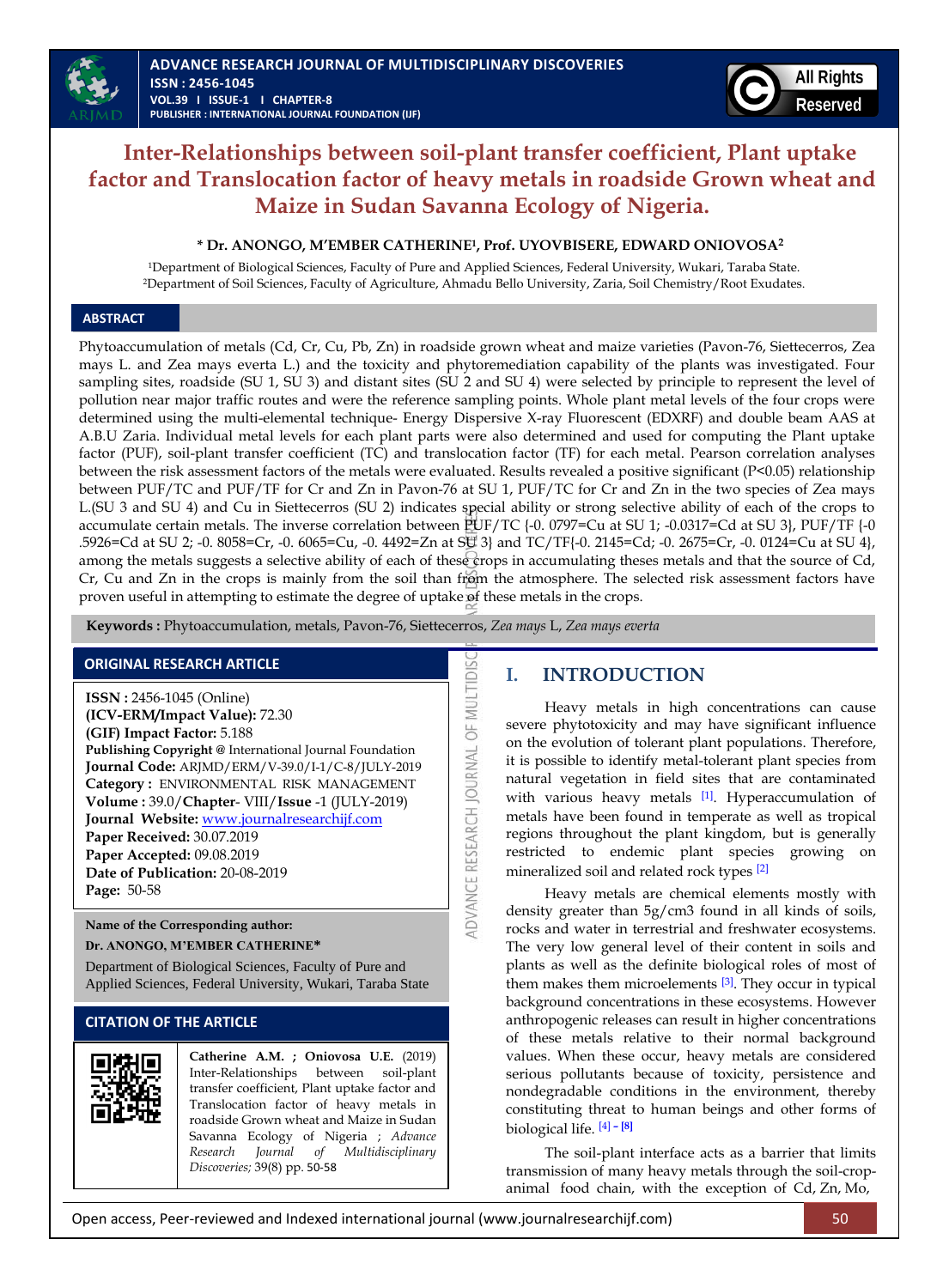and Se. Heavy metal pollution of soil entails plant uptake causing accumulation in plant tissues and eventual phytotoxicity and change of plant community [\[9\]](#page-7-5) **– [\[11\]](#page-7-6)** The mechanism of uptake of trace elements by plants is essentially by root uptake and by foliar absorption, including deposition of particulate matter on the plant leaves. Given the foregoing, it is imperative to continue to conduct research on heavy metals and their impacts on the environment and propose ways by which the negative impacts can be mitigated. One of such studies is reported in this paper.

A convenient way for quantifying the relative differences of bioavailability of metals to plants is the transfer quotient. So for human Health Risk Index (HRI), transfer quotient should be assessed [\[12\]](#page-7-7). The transfer quotient for Cd and Cu were higher than other for metals, such as Pb and Fe  $[13]$ . The higher transfer quotient of heavy metal indicates the stronger accumulation of the respective metal by that vegetable. Transfer quotient of 0.1 indicates that plant is excluding the element from its tissues [\[14\],](#page-7-9) [\[15\]](#page-7-10) also argued that the greater the transfer coefficient, especially for values than 0.50, the greater the chances that vegetables will be subject to metal contamination by anthropogenic activities and so the need for environmental monitoring of the area will be required [\[16\].](#page-7-11) Therefore, assessing the concentrations of pollutants in different components of the ecosystem has become an important task in preventing risk to natural life and public health.

However, heavy metal behaviour still differs individually and other soil physical properties, like texture, might play an important role in heavy metal behaviour in soils. Today it is commonly accepted that soil type plays an important role in heavy metal bioavailability and toxicity [\[17\]](#page-7-12) [\[18\].](#page-7-13) However, many ecotoxicological studies have reported that heavy metals in plants are largely from the soil. The use of roadside grown cereal crops in a rural setting devoid of urbanization except the presence of a major Highway in this study is to view ecotoxicity beyond the soil with respect to atmospheric pollution. The significance of this study is to also emphasize the role of the risk assessment factors or techniques in predicting potential transfer of metals in food chain contamination and the level of toxic stress in the most widely consumed varieties of wheat and maize in northern Nigeria. Furthermore, to evaluate their roles as passive bioindicators and/or biological monitors due to their ability to assimilate metals from the surrounding environment, and as potential phytoremediators of polluted agricultural lands. However, there is no empirical data on the interrelationship between the three selected risk assessment factors of selected metals on roadside grown wheat and maize in a Sudan ecological zone in Nigeria. This is because majority of risk assessment techniques focus on uptake of chemicals from mine tailings, sludge or biosolids by vegetables.

Therefore, the objectives of this present study was to investigate the existence of any relationships between the selected toxicity factors or risk assessment factors (PUF/TC, PUF/TF,TC/TF) for each metal (Cd, Cr, Cu, Pb, Zn) in the roadside grown cereal crops designating the

four sampling sites by correlation analysis; usage of risk assessment factors to evaluate possible health risks to humans through food chain transfer and; to understand the uptake pathway of these metals in the cereal crops.

# **II. MATERIALS AND METHODS**

The selection of sampling sites and sampling units were by principle to represent the level of pollution in regions and towns with highest level of pollution, and also determined by possible pollutants at specific regions of interest [\[19\]](#page-7-14). This study being an ecotoxicological research, all sampling sites were selected by principle to represent the level of pollution near major traffic routs and were reference sampling points [\[19\]](#page-7-14). The bulk of the land space of Kano state is classified as the Sudan Savannah and a small portion of Sahel Savannah in the extreme north-eastern tip of the State. [\[20\]](#page-7-15) The study area located in rural setting was chosen because it was devoid of any industrial, commercial and residential activities except the presence of the major highway – Kano-Zaria Highway, in order to assess trace metal levels in the crop plants due to atmospheric pollutants.

The research was conducted at Kadawa across the southern Sudan savannah zone of Kano State. The global positioning system (GPS) was used in recording the coordinates of the sampling units**.** Table 1 shows the decimated latitudes and longitudes readings of the sampling sites. Two sampling units SU 1 (Pavon-76 farm) at a distance of 50metres and SU 3 (yellow maize farm) at a distance of 100metres from the Kano-Zaria Highway respectively represented the experimental site, Doruwa Salau. Doruwa Salau has minimal residential and commercial activities and at close proximity to the highway at a distance of 345.79metres with extensive cultivation of rice, maize, millet, guinea corn, cowpea, garden egg, water melon and wheat along the roadside. The site had an average daily traffic density of 19,288, being the main exit from Kano State to various major towns of the country. At the Irrigation Research Station (IRS), the control site, two sampling unit SU 2 (Siettecerros) at a distance of 1934.61metres and SU 4(popcorn) at a distance of 2184.61metres from the Kano-Zaria Highway were selected. The control site has been extensively used by private institutions, government researchers and both corporate and international research institutes and had an average daily traffic density of 3. Both sites are significant for dry season (irrigation) farming and have irrigation channels connected to the Hadejia – Jama'are River Basin Dam which empties into the Tiga dam that provides water for dry season irrigation of farmlands within and outside the irrigation research station, Kadawa.

A total of 288 plant samples and 208 corresponding soil samples were collected from four sampling units. Four crops namely *Triticum aestivum –* wheat (Pavon- 76 or Samwhit-6) and *Zea mays -* yellow maize (2:95 TZEE- Y), *Triticum aestivum –* wheat (Siettecerros or Samwhit-5) and *Zea mays everta –* popcorn were collected in a completely randomized block design setup. Four replicate samples each of leaves, stems and roots of the four crops were obtained at six selected growth stages namely 15 days

**ISCOVERI** 

INARY

IDISCII

ö RNAL  $\overline{0}$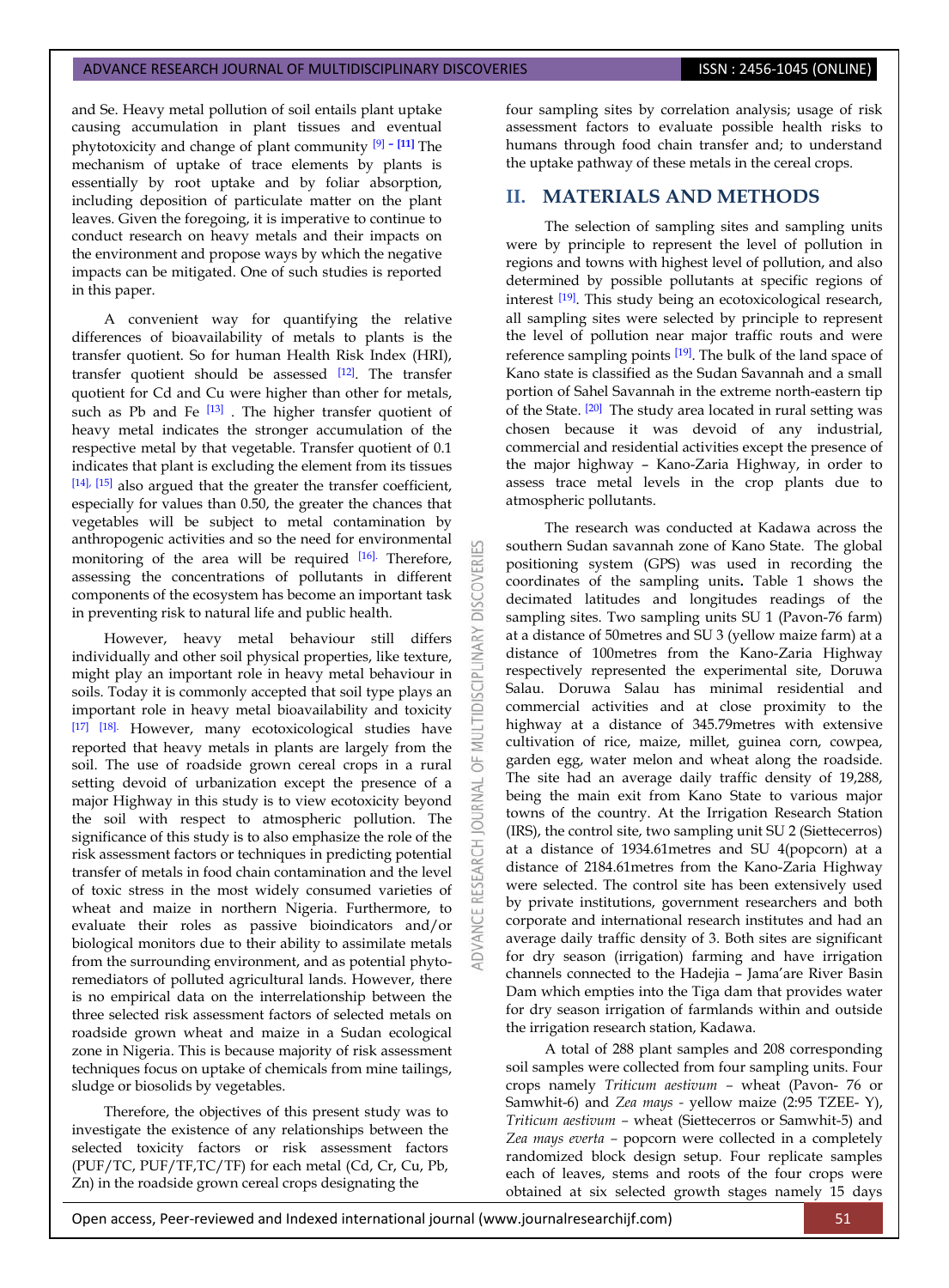(germination or seedling), 30 days (tillering), 45 days (shooting and booting), 60 days (earring or heading), 75 days (flowering and grain formation) and 90 days (maturity). Plant samples from both maize and wheat were harvested forthnightly according to the growth stages rather than by calendar days because the growth rates of the cultivars were slightly dissimilar. The leaves, stems and roots each of the four crops were placed under running tapwater to washed off soil particles, separated and placed in large paper bags to air-dry at room temperature and later ground using a grinding mill model Foss Cyclotec TM 1093 based on TecatorTM technology. The ground plant samples were then well packaged in readiness for laboratory analyses. The soil samples were collected in triplicates using a soil auger at the maximum sampling depth of 25cm and taken to the laboratory where they were air-dried and grounded into smooth powder using a porcelain mortar and pestle. The trace metal contents of the four crops and the corresponding soil samples were determined. The concentrations of Cr, Cu and Zn were determined using the multi-elemental technique- Energy Dispersive X-ray Fluorescent (EDXRF) at Center for Energy Research (CERT), while the concentrations of Cd and Pb were determined using the double beam spectrophotometer at National Animal Production Research Institute (NAPRI), Ahmadu Bello University, Zaria.

# **III. DATA ANALYSIS AND GRAPHICAL PRESENTATION**

The data for trace metal analyses was used to work out the risk assessment factors namely soil-plant transfer factor (TC), plant uptake factor (PUF) and translocation factor (TF). TC was calculated by dividing the concentration of a metal in the cereal crop (DW) by the total metal concentration in the soi[l \[21\]-](#page-7-16) [\[23\],](#page-7-17) [\[1\].](#page-7-0) 

Content of heavy metal in plant (mg·kg-1)

 $TC = -$ 

Content of heavy metal in soil (mg·kg-1)

PUF =  $C_p/C_{so}$ , where,  $C_p$  and  $C_{so}$  are metal concentrations in aerial parts of the plant ( $\mu$ g g<sup>-1</sup>) and in soil (μg g-1), respectively [**24, 1**].

 $TF = C_s/C_{r}$ , where,  $C_s$  and  $C_r$  are metal concentrations (μg g-1) in the shoot and root, respectively. In all cases, a greater than unity value indicates anthropogenic contamination, while a ratio close to unity or less than one indicates natural sources. Pearson correlation coefficient analysis was used to investigate the relationship among the toxicity factors.

# **IV. RESULTS AND DISCUSSION**

The leaves, stems, roots of *Triticum aestivum* L. var. Pavon-76, Siettecerros, *Zea mays* L. var. yellow maize and *Zea mays everta* L. var. popcorn and soils metal levels were used to compute the plant uptake factor (PUF), translocation factor (TF) and soil-plant transfer coefficients (TC) as represented in the equations in Materials and Methods. The computed TC, PUF and TF for both experimental and control sites are presented in Tables 2, 3, 4 and 5. Furthermore, the correlation coefficients among the pairs of the factors (TC, PUF and TF) to establish the existence of any relationship were determined and the outcomes presented in Table 6.

Coefficient analyses between PUF/TF, TC/TF and TC/PUF for Cd, Cr, Cu, Pb and Zn are shown in Table 6. There was positive significant relationship ( $p \leq 0.05$ ) between the PUF/TF for Cr in Pavon-76 and Cu in Siettecerros. The PUF and TF signify the ability of plant to accumulate trace metals [\[25\]](#page-8-0) , [\[26\].](#page-8-1) Transfer factors can be used to estimate a plant's potential for phytoremediation purpose. According to [\[27\]](#page-8-2) - [\[30\],](#page-8-3) crops absorbed and transport metals from the soil, and stored them in the aerial plant parts. However, in contrast to this research, the existence of a relationship between PUF and TF for Cr and Cu (Pavon-76 farm closest (345.79m) to the Highway (SU 1) and Siettecerros farm at distance of 1934.61m from the Highway (SU 2) indicates special ability of the crop to absorb and transport Cr and Cu from the polluted atmosphere as well as storing them in the aerial plant parts resulting to higher concentration of metals in the leaves.

Also there was significant positive relationship between PUF/TC for Zn in Pavon-76, for Cr in *Zea mays* L. and Zn in (yellow maize) and *Zea mays everta* L.. The significant relationship between the TC/PUF for Zn and Cr in *T. aestivum* var. Pavon -76 farm closest (345.79m) to the Highway (SU1), *Zea mays* L.- yellow maize farm at distance of 345.79m from the Highway (SU 3) and *Zea mays everta* L. - popcorn farm farthest from the Highway at a distance of 2184.61m (SU 4) suggests that the levels of Cr and Zn in the crops came from both the atmosphere and the soil as earlier mentioned.

**DISCOVERI** 

**INARY** 

MULTIDISCIPL

ö

**RNAL** ō

RESEARCH

The non – existence of a significant relationship between the TF/TC shows that a larger percentage of the stem trace metal levels in the two cultivars each of *Triticum aestivum* and *Zea mays* L. could be of atmospheric origin. There were no values for correlations between TC/PUF and PUF/TF in Siettecerros, yellow maize and popcorn for Pb. Soil Pb was not detected during the trace metal analysis, which was the reason for no PUF values.

There was inverse correlation between TC/TF, PUF/TF and TC/PUF for certain metals at the four sampling sites reflecting that the concentration of such metals in the cereal crops occurs independently of each other. For instance, in the case of TC/TF the analysis shows that the metal levels in the plant transferred from the soil is independent of the metals translocated from the roots to the soil. Similarly, the metal levels in the aerial plants (leaf and stem) was independent of the metal levels in the soil-root phase with respect to routes of contamination (PUF/TF and PUF//TC).

Correlation between TC/TF was negative for Cu and Pb at SU 1; Cd at SU 2 and for Cd, Cr, Cu and significant difference for Pb at SU 2. The negative correlation remarks that the proximity of SU 1 at a distance of 345.79m to the Kano-Zaria Highway with its high traffic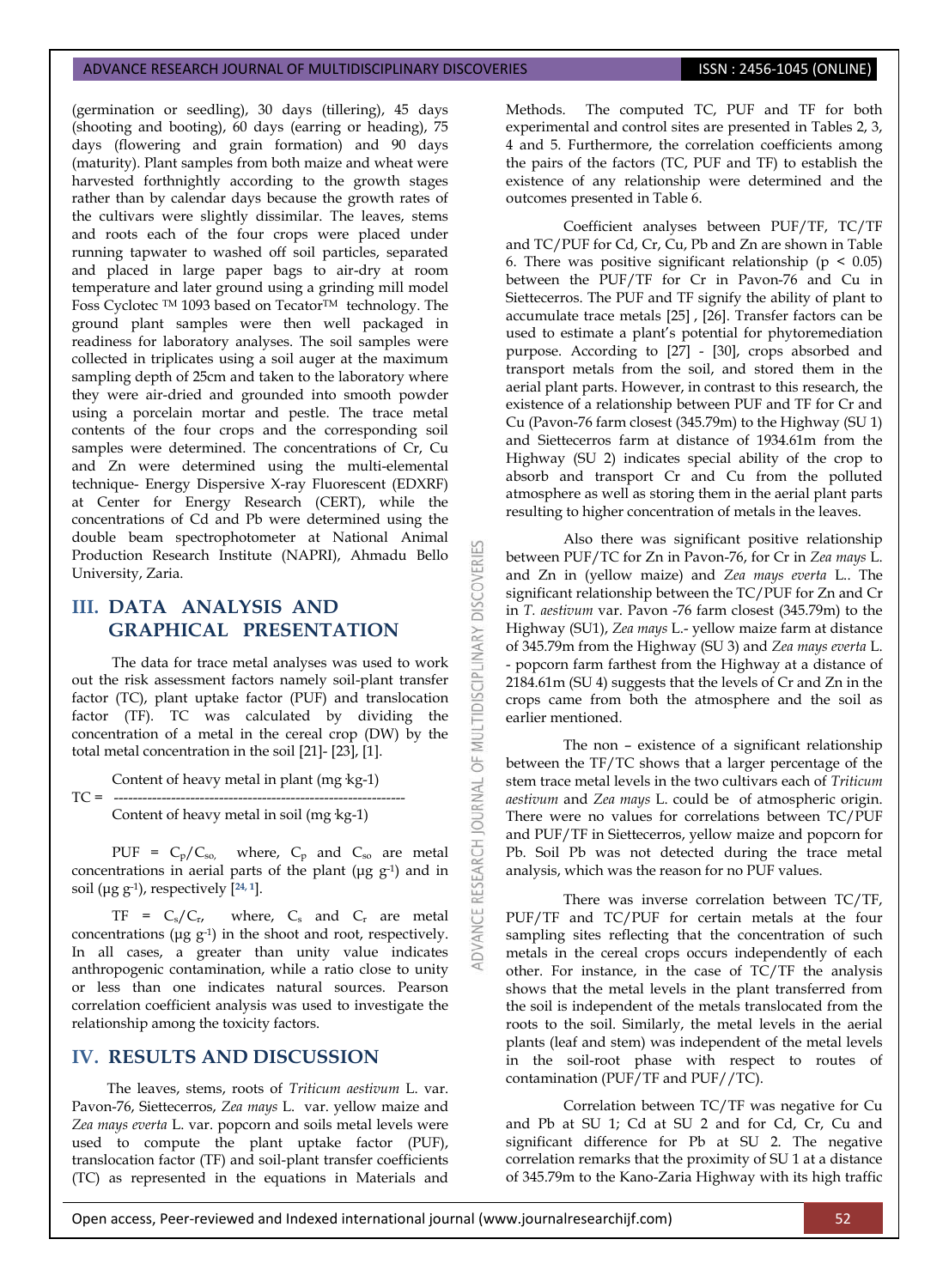density is independent of the high levels of Pb and Cu particulates in the soil. Copper is used as components of vehicle lubricating oils. It is also used in the manufacture of some components of vehicle engines [\[31\].](#page-8-4) Pb is added to fuel as an anti-knocking component for smooth running of the car engine. Similarly, the inverse relationship for Cd at SU 2 reveals a far-distance transport or dispersal of Cd at SU 2 at a distance of 1934.61m from the Highway resulting to lower Cd levels in the soil.

A higher inverse correlation and significant value for Cu at SU 3 and high value for Cr shows the influence of traffic density and distance in the TC/TF values, since Cu and Cr are components of vehicular parts. The closer the sampling site to the highway- a direct source of pollution, the higher the deposition, absorption and assimilation of metals from the aerial plant parts to the soil resulting to subsequent translocation from roots to stems. In contrast, a lower value for Cd and Pb levels in *Zea mays* L. was influenced by meteorological factors like wind [\[32\],](#page-8-5) mobile nature of the particulates <sup>[\[33\]](#page-8-6)</sup> resulting to wider dispersion. The dominant wind direction and speed is also due to the presence of the Tiga dam around the site.

Cd and Pb had a low inverse correlation for TC/TF while Cr and Cu had a lower inverse correlation all at SU 4, reflects the influence of distance, for instance the farther the sampling site from the Highway, the lower the value and vice-versa*. Zea mays everta* L. is the farthest sampling site from the Highway at a distance of 2184.61m.

The negative correlation between PUF/TF was observed at SU 2 for Cd (-0.5926) shows that Cd levels in Pavon-76 is derived from the aerial plant parts and translocated from the soil through the root to the stem. However, the influence of distance is non-evident in this case. This could be related to the species' (Siettecerros) ability to accumulate Cd. The uptake of contaminants by plants is a complex biological process and there is no accurate theoretical robustic method for predicting the concentration of contaminants in plant materials [\[34\].](#page-8-7) However, empirical formulas have been derived by numerous sources to simulate contaminant uptake by plants [\[34\].](#page-8-7)

The physical and chemical parameters of the soils obtained from SU 1, SU 2, SU 3 and SU 4 sampling units in the study area are shown in Table 13. Soil factors like pH, particle size distribution, textural class, organic matter, CEC, cultivars, climatic factors and water used for irrigation in the study area influenced the proportion of soil metals  $\left[35\right]$ ,  $\left[36\right]$ . The mobility and availability of heavy metals in soil are generally low, especially when soil is high in pH, clay and organic matter [\[37\]](#page-8-10) [, \[38\]](#page-8-11) as well as the growth stages [\[39\],](#page-8-12) [\[40\],](#page-8-13) [\[35\]](#page-8-8). pH values in this study ranged from 4.66 – 6.41 indicating slightly acidic soils (Table 2). The optimum pH range for most plants is between 5.5 and 7.0; however, many plants have adapted to thrive at pH values outside their range. Metal mobility has also been shown to increase with decreasing soil pH. The pH and textural class of the soils probably increased the levels of Cr, Cu and Zn in these cultivars. Texture plays an

important role in heavy metal behaviours like heavy metal mobility, bioavailability and toxicity in the soils and plants [\[17\],](#page-7-12) [\[18\]](#page-7-13). In this study, the textural class with moderate pore spaces contributed to retaining the dissolved forms of the metals in the soils. However, the slightly acidic pH values obtained in the present study caused the increased immobility of metals in the soils, thus explaining the positive significant relationship of Cr and Zn in Pavon-76 for sandy clay loam, Cu in Sietteceros for sandy loam soils, Cr in *Zea mays* L., and Zn in *Zea mays* L. for sandy loam and *Zea mays everta* L. in sandy clay loam soils among the risk assessment factors. Furthermore, the organic matter content (Table 7) could have bounded the metals in nonleachable forms thereby reducing their mobility [\[41\]](#page-8-14) , [\[35\].](#page-8-8) The study area which is devoid of commercial, industrial and residential activities except for the presence of a major highway suggests that, it might have attained or reached a state of equilibrium where no further change takes place.

The total amount of heavy metals is usually not an accurate indication of phytotoxicity. The metals in water soluble and exchangeable fractions would be readily available to higher plant roots and thus are a better indicator of immediate phytotoxicicty [\[42\]](#page-8-15) .

### **V. CONCLUSION**

K

**DISCOVERI** 

MULTIDISCIPLINARY

5

**JOURNAL** 

RESEARCH

VANCE

In this study, the positive significant (P<0.05) relationship between PUF/TC and PUF/TF for Cr and Zn in Pavon-76 at SU 1, PUF/TC for Cr and Zn in the two species of *Zea mays* L.(SU 3 and SU 4) and Cu in Siettecerros (SU 2) indicates special ability or strong selective ability of each of the crops to accumulate certain metals. The inverse correlation among the risk factors (PUF/TF, PUF/TC and TC/TF) for Cd, Cr, Cu and Zn reflects their origin from the soil than from the atmosphere and selective ability of all the four crops in accumulating these metals from the soil as well as from the atmosphere.The Pavon-76, siettecerros and popcorn have phytoextractor potentials for bioremediation approach to reclaim lands polluted with metals. However, non-edible cultivars of these crops should be developed to study their hyper-accumulation and phytoextraction potentials for certain metals. The risk assessment methods could also be used as a diagnostic tool in monitoring traffic density pollution damage to agricultural crops.

### **Table 1: GPS readings of the four Sampling Units**

| Sampling<br><b>Units</b>            | <b>GPS</b> readings                                            |
|-------------------------------------|----------------------------------------------------------------|
|                                     | $A = N11038.68$ ; E008038.167; Elevation = 1615ft              |
| CONTROL                             | B = N11 <sup>o</sup> 38.626'; E008O25.815'; Elevation = 1620ft |
| SITE SU <sub>2</sub>                | $C = N11O38.698$ ; E008O25.841; Elevation = 1608ft             |
|                                     | $D = N11O38.646$ ; E008O25.866'; Elevation = 1614ft            |
|                                     | A = N11O38.601'; E008O25.916'; Elevation = 1615ft              |
| SIJ4                                | $B = N11O38.547$ ; E008O25.937'; Elevation = 1608ft            |
|                                     | $C = N11O38.608$ ; E008O25.932; Elevation = 1606ft             |
|                                     | D = N11O38.554'; E008O25.954'; Elevation = 1609ft              |
|                                     | A = N11O39.776'; E008O25.191; Elevation = 1627ft               |
| <b>EXPERIMENT</b>                   | B = N11O39.742'; E008O25.207'; Elevation = 1635ft              |
| AL SITE SU 1<br>and SU <sub>3</sub> | $C = N11O39.759$ ; E008O25.240'; Elevation = 1616ft            |
|                                     | D = N11O39.790'; E008O25.230'; Elevation = 1626ft              |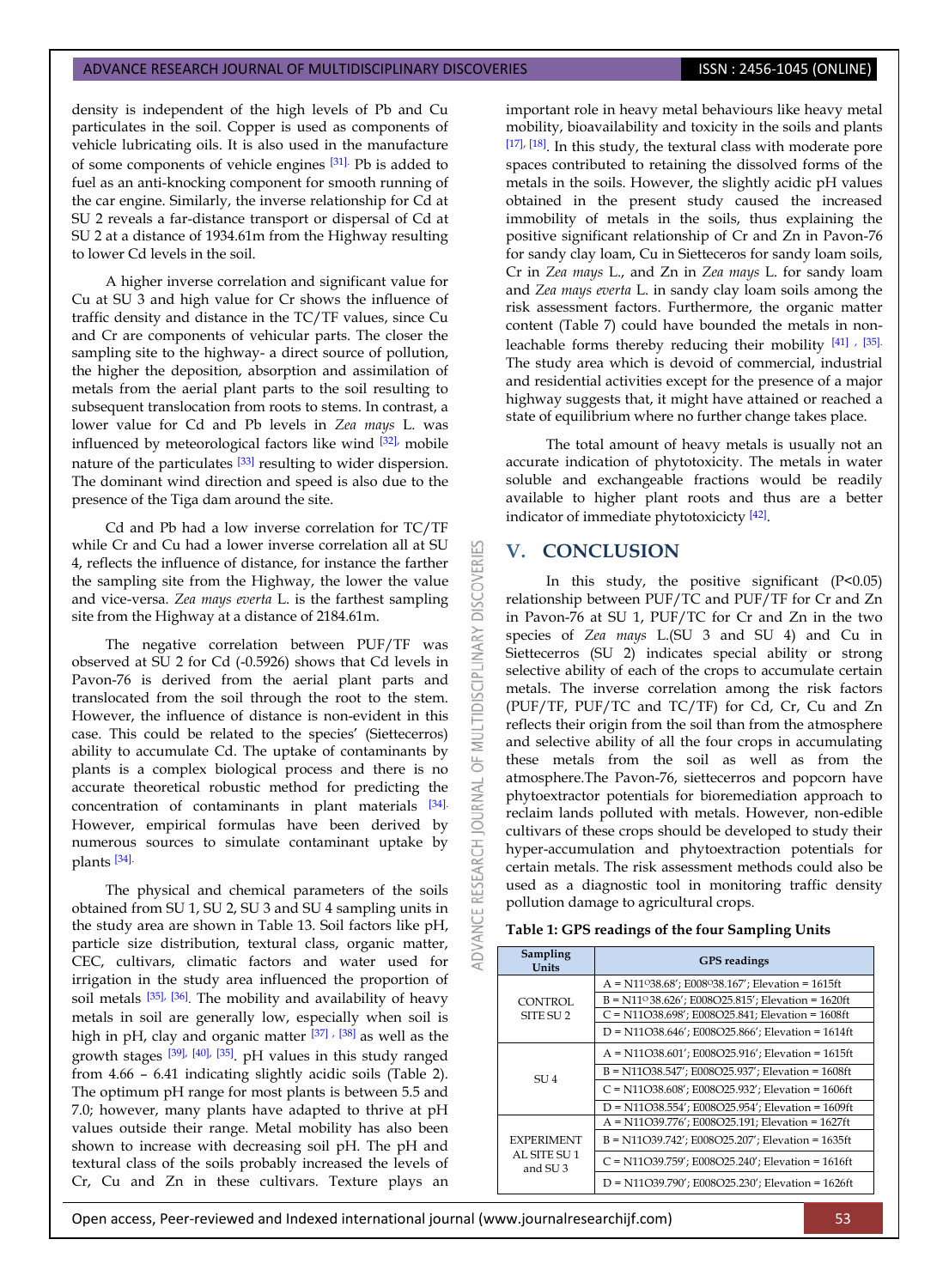1 = Pavon-76 at Doruwa Salau, 3 = Yellow Maize at Doruwa Salau,

**Table 2: Transfer Coefficient (TC) of the Pavon-76 and Yellow Maize at the Six growth stages at Doruwa Salau closest to the Kano-Zaria road (Experimental Site)**

| Growth stages, |        |        |                     |        |                                |
|----------------|--------|--------|---------------------|--------|--------------------------------|
| Species,       |        |        | Trace Metal (mg/kg) |        |                                |
| <b>Sites</b>   | Cd     | Cr     | Cu                  | Pb     | Zn                             |
| A1             | 0.6729 | 0.0407 | 0.1495              | 3.2553 | 2.0011                         |
| A <sub>3</sub> | 0.2999 | 0.0200 | 0.0658              | 1.6330 | 0.5504                         |
| B1             | 0.4265 | 0.0305 | 0.1632              | 6.3222 | 0.1372                         |
| B <sub>3</sub> | 0.2086 | 0.0061 | 0.0815              | 3.6414 | 0.4586                         |
| C1             | 0.3940 | 0.0330 | 0.1946              | 1.0133 | 0.8045                         |
| C <sub>3</sub> | 0.4172 | 0.0297 | 0.2038              | 0.5216 | 1.1315                         |
| D1             | 0.3225 | 0.0294 | 0.1634              | 2.6799 | 0.1395                         |
| D <sub>3</sub> | 0.4062 | 0.0216 | 0.0541              | 1.3347 | 0.0741                         |
| E1             | 0.4860 | 0.0193 | 0.1796              | 2.0449 | 0.6421                         |
| E <sub>3</sub> | 0.6960 | 0.0328 | 0.3002              | 2.5523 | 0.8053                         |
| F1             | 0.7618 | 0.0272 | 0.1526              | 1.2765 | 0.1138                         |
| F <sub>3</sub> | 0.8267 | 0.0451 | 0.2210              | 3.9682 | 0.1088                         |
| <b>KEY</b>     |        |        |                     |        | <b>SOURCE: PhD THESIS 2015</b> |

**KEY** 

A = 15 days (germination stage)

 $B = 30$  days (tillering stage)

 $C = 45$  days (shooting stage)

 $D = 60$  days (heading stage)  $E = 75$  days (flowering stage)

F = 90 days (ripening stage)

**Table 3: Transfer Coefficient (TC) of Siettecerros and Popcorn at the Six growth stages at the Irrigation Research Station (IRS) (Control site)**  $\leq$ 

ERIES

| Growth stages, |        |        |                     |        |        |  |
|----------------|--------|--------|---------------------|--------|--------|--|
| Species,       |        |        | Trace Metal (mg/kg) |        |        |  |
| <b>Sites</b>   | Cd     | Cr     | Œи                  | Pb     | Zn     |  |
|                |        |        |                     |        |        |  |
| A2             | 0.1382 | 0.0137 | 0.1265              | 1.5383 | 0.5449 |  |
| A4             | 0.8062 | 0.0370 | 0.0588              | 6.3751 | 3.3876 |  |
| B2             | 0.5683 | 0.0259 | 0.1359              | 3.9784 | 0.0603 |  |
| <b>B4</b>      | 1.1942 | 0.0607 | 0.3545              | 4.8655 | 0.2666 |  |
| C <sub>2</sub> | 0.4005 | 0.0223 | 0.1688              | 2.2816 | 0.4931 |  |
| C <sub>4</sub> | 1.0901 | 0.0421 | 0.2092              | 2.7253 | 1.6746 |  |
| D <sub>2</sub> | 1.1137 | 0.0607 | 0.3051              | 3.7462 | 0.4043 |  |
| D4             | 0.6440 | 0.0348 | 0.3001              | 1.6443 | 0.2240 |  |
| E2             | 0.8394 | 0.0302 | 0.2338              | 2.0983 | 0.7811 |  |
| E <sub>4</sub> | 0.3828 | 0.0299 | 0.0277              | 0.5615 | 1.3516 |  |
| F <sub>2</sub> | 0.3110 | 0.0335 | 0.1389              | 2.1568 | 0.1080 |  |
| F4             | 0.4678 | 0.0536 | 0.1321              | 2.4951 | 0.1634 |  |
|                |        |        |                     |        |        |  |

 $A = 15$  days (germination stage)

 $B = 30$  days (tillering stage)  $4 = Popcorn$  at the IRS

 $C = 45$  days (shooting stage)

 $D = 60$  days (heading stage)

 $E = 75$  days (flowering stage)

 $F = 90$  days (ripening stage)

**KEY SOURCE: PhD THESIS 2015**<br>A = 15 days (germination stage)  $2 =$  Siettecerros at the IRS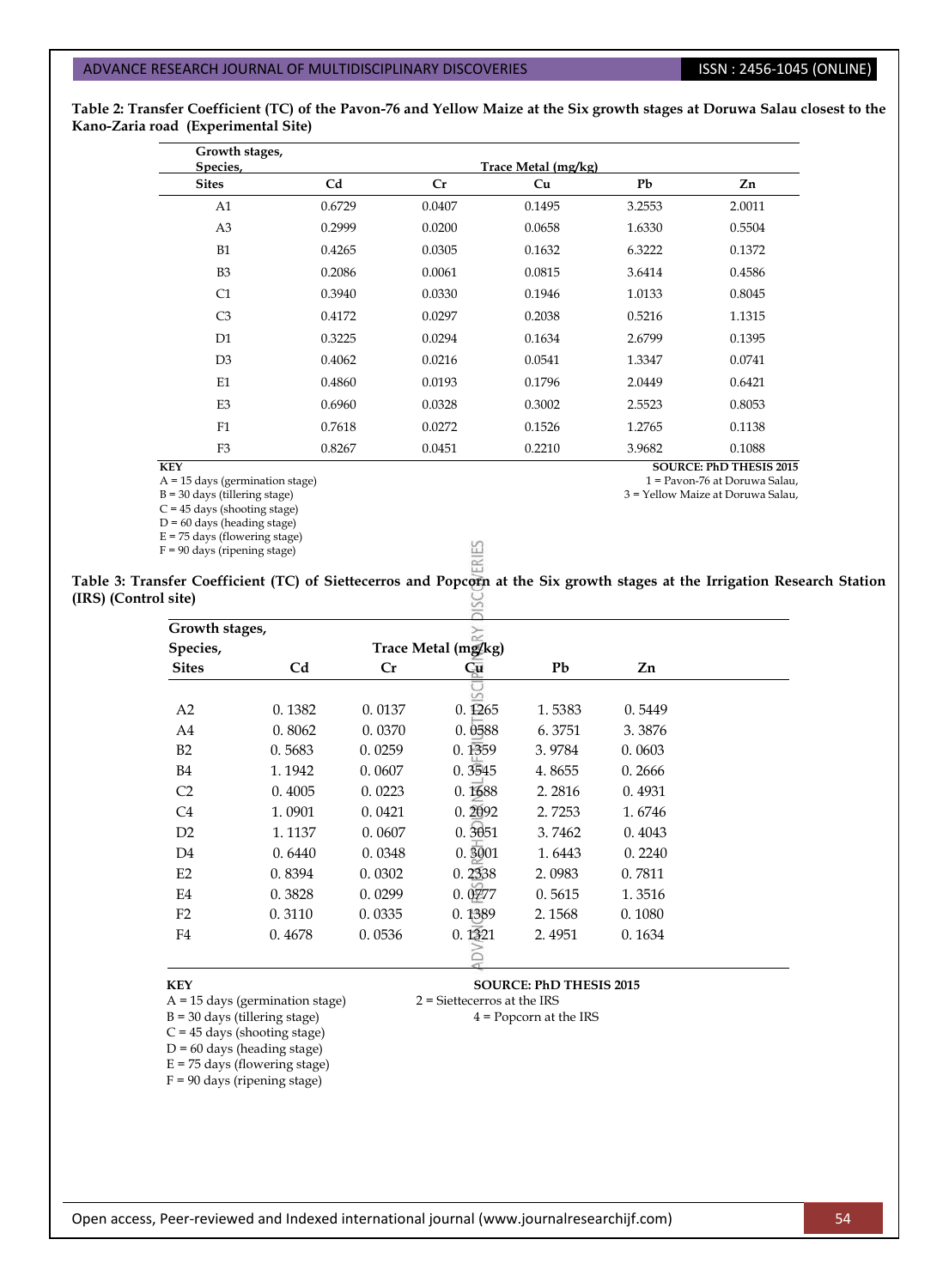**Table 4: The Plant Uptake factor (PUF) and translocation factor (TF) of the Cereal Crops with respect to the six Growth Stages at Doruwa Salau (Experimental Site – S1).**

| Growth                           | C <sub>d</sub> |                |                | Cr<br>Cu       |                |                |            | Pb                      | Zn             |                |  |
|----------------------------------|----------------|----------------|----------------|----------------|----------------|----------------|------------|-------------------------|----------------|----------------|--|
| Stages,<br>Sites,<br>Crops       | <b>PUF</b>     | TF             | <b>PUF</b>     | TF             | <b>PUF</b>     | TF             | <b>PUF</b> | TF                      | <b>PUF</b>     | TF             |  |
| A1<br>A <sub>3</sub>             | 2.357<br>2.46  | 1.8<br>2       | 0.213<br>0.127 | 6.535<br>0.944 | 6.098<br>0.525 | 8.796<br>1.214 | 400        | 0.625<br>5.25<br>0.285  | 2.616<br>0.716 | 0.990<br>1.377 |  |
| B1<br>B <sub>3</sub>             | 2.545<br>0.666 | 2<br>0.4       | 0.091<br>0.047 | 0.583<br>6     | 4.741<br>2.518 | 1.087<br>1.360 | 45         | 1.166<br>0.774<br>1300  | 0.127<br>0.401 | 0.370<br>0.847 |  |
| C1                               | 1.384          | $\mathbf{1}$   | 0.134          | 1.053          | 2.232          | 0.838          | 3.5        | 0.363                   | 1.196          | 1.642          |  |
| C <sub>3</sub><br>D <sub>1</sub> | 1.375<br>1.538 | 0.8<br>1.333   | 0.119<br>0.138 | 1.035<br>0.933 | 7.403<br>5.935 | 0.849<br>0.864 | 3<br>23    | 0.75<br>3.5             | 1.320<br>0.180 | 0.715<br>1.248 |  |
| D <sub>3</sub><br>E1             | 5.5<br>3.636   | 2<br>1.667     | 0.148<br>0.139 | 0.506<br>1.005 | 1.887<br>6.725 | 1.591<br>1.204 | 6.125      | 5.375<br>10.333<br>0.75 | 0.091<br>1.010 | 1.121<br>1.183 |  |
| E <sub>3</sub><br>F <sub>1</sub> | 1.714<br>3.058 | 0.416<br>1.272 | 0.142<br>0.167 | 1.049<br>0.823 | 49.6<br>0.893  | 0.779<br>1.282 | 9<br>5.75  | 1.5<br>$\overline{2}$   | 1.685<br>0.176 | 2.537<br>1.116 |  |
| F3                               | 1.8            | 1.142          | 0.219          | 0.606          | 2.276          | 0.987          | 720        | 1.166                   | 0.119          | 0.669          |  |

### **SOURCE: PhD THESIS 2015**

Underlined numbers = soil Pb was not detected, PUF not computed Bolded numbers = Highest and lowest value 53

### **KEY**

훉

A = 15 days (germination stage)  $E = 75$  days (flowering stage)  $1 = \text{Pavon-76}$  at Doruwa Salau,<br>B = 30 days (tillering stage)  $F = 90$  days (ripening stage)  $3 = \text{Yellow Maize}$  at Doruwa Salau,  $B = 30$  days (tillering stage)  $F = 90$  days (ripening stage)  $C = 45$  days (shooting stage)  $D = 60$  days (heading stage)

**Table 5: The Plant Uptake factor (PUF) and translocation factor (TF) of the Cereal Crops with respect to the six Growth Stages at the Irrigation Research Station IRS (Control Site – S2)** 

| Growth                                                                | Cd                                                         |                                                                  | Cr                                                                   |                                                                      | $\overline{\phantom{a}}$                                                                                                                     | Cu                                                                   |                                                        | Pb                                                           |                                                                      | Zn                                                                   |
|-----------------------------------------------------------------------|------------------------------------------------------------|------------------------------------------------------------------|----------------------------------------------------------------------|----------------------------------------------------------------------|----------------------------------------------------------------------------------------------------------------------------------------------|----------------------------------------------------------------------|--------------------------------------------------------|--------------------------------------------------------------|----------------------------------------------------------------------|----------------------------------------------------------------------|
| Stages,<br>Sites,<br>Crops                                            | <b>PUF</b>                                                 | TF                                                               | <b>PUF</b>                                                           | TF                                                                   | PUF                                                                                                                                          | TF                                                                   | <b>PUF</b>                                             | TF                                                           | <b>PUF</b>                                                           | TF                                                                   |
| A2<br>A4<br>B2<br><b>B4</b><br>C <sub>2</sub><br>C <sub>4</sub><br>D2 | 1.307<br>3.1<br>1.692<br>3.230<br>2<br>2.285<br>2.285<br>2 | 1.666<br>1.333<br>2.428<br>1.5<br>0.571<br>0.33<br>0.833<br>0.75 | 0.126<br>0.134<br>0.123<br>0.160<br>0.109<br>0.121<br>0.130<br>0.193 | 0.955<br>2.476<br>0.811<br>1.246<br>1.058<br>0.940<br>0.894<br>0.858 | $\overline{4}1.888$<br>$\bar{\le}$ 2.585<br>$\overline{5}0.643$<br>$\pm 9.091$<br>$\approx$ 3.982<br>$\mathbb{Z}$ 3.958<br>1.555<br>$-0.826$ | 0.750<br>0.519<br>0.617<br>0.305<br>0.685<br>1.567<br>0.750<br>0.336 | 880<br>900<br>1780<br>620<br>25.5<br>560<br>660<br>400 | 1.45<br>0.95<br>5.333<br>0.625<br>7.666<br>1.714<br>5<br>1.5 | 0.524<br>4.748<br>0.044<br>0.343<br>0.690<br>2.548<br>1.428<br>0.227 | 0.715<br>2.600<br>0.067<br>1.042<br>3.272<br>0.914<br>2.636<br>0.446 |
| D <sub>4</sub><br>E2<br>E4<br>F <sub>2</sub><br>F4                    | 3.636<br>1.375<br>1.263<br>2                               | 1<br>2<br>2.666<br>2.5                                           | 0.136<br>0.136<br>0.153<br>0.322                                     | 0.943<br>1.020<br>1.108<br>1.051                                     | $\leq$ 7.606<br>$\geq$ 0.336<br>$\leq 3.189$<br>1.505                                                                                        | 2.557<br>0.115<br>0.798<br>1.350                                     | 16<br>220<br>880<br>720                                | 2<br>60<br>2.5<br>1.666                                      | 0.849<br>1.959<br>0.148<br>0.187                                     | 0.587<br>3.725<br>0.380<br>1.789                                     |

# **SOURCE: PhD THESIS 2015**

Underlined numbers = soil Pb was not detected, PUF not computed Bolded numbers = Highest and lowest value

### **KEY**

 $A = 15$  days (germination stage)  $E = 75$  days (flowering stage)  $2 =$  Siettecerros at the IRS,  $B = 30$  days (tillering stage)  $F = 90$  days (ripening stage)  $4 =$  Popcorn at the IRS  $C = 45$  days (shooting stage)  $D = 60$  days (heading stage)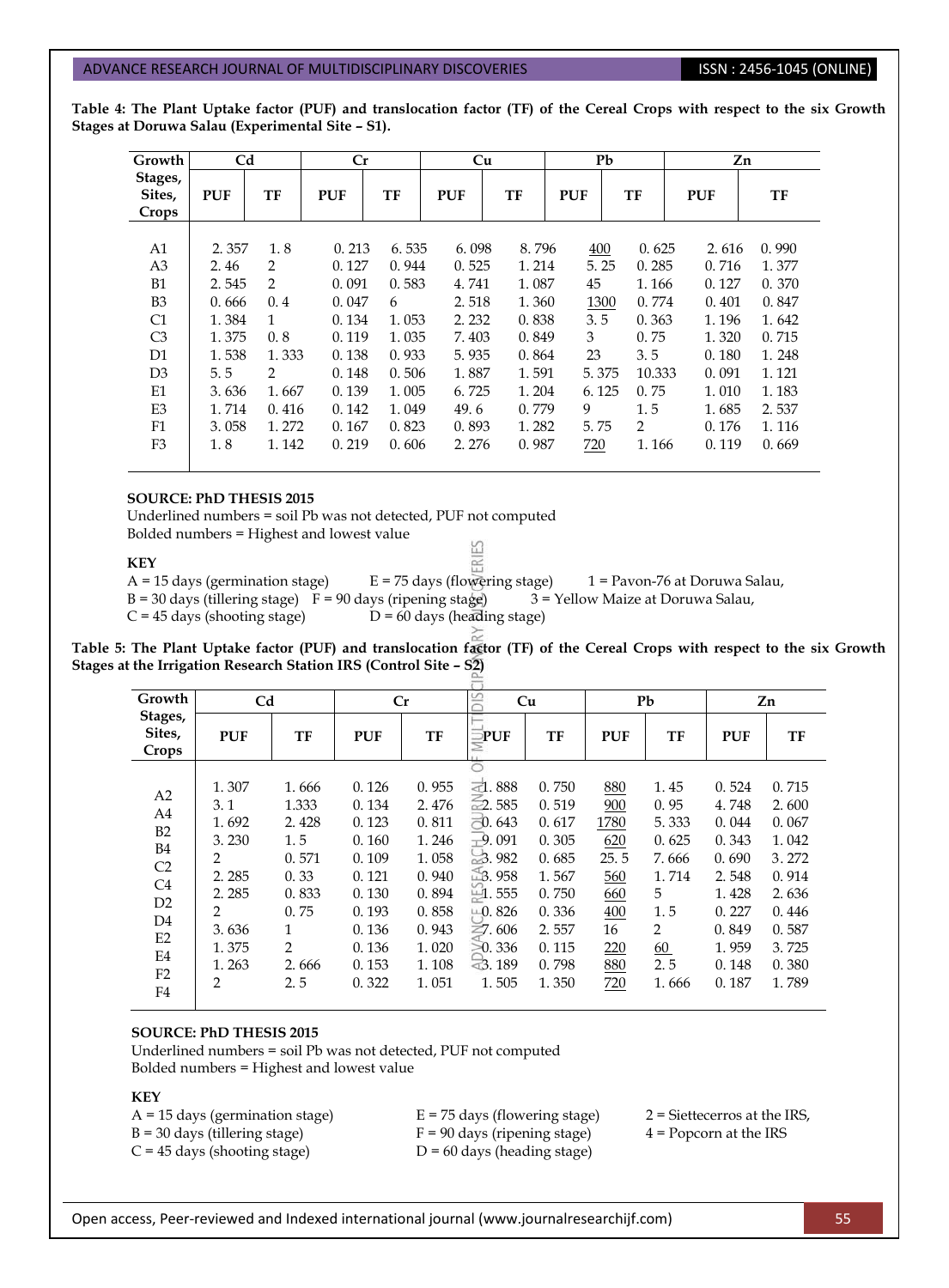| <b>Risk Assessment</b> |                       | <b>Heavy Metals</b> |           |            |           |           |  |  |  |
|------------------------|-----------------------|---------------------|-----------|------------|-----------|-----------|--|--|--|
| <b>Techniques</b>      | <b>Sampling Units</b> | Cd                  | Cr        | Cu         | Pb        | Zn        |  |  |  |
| PUF/TF                 | SU <sub>1</sub>       | 0.4737              | $0.8210*$ | 0.3377     | 0.2345    | 0.2114    |  |  |  |
| TC/TF                  | SU <sub>1</sub>       | 0.1090              | 0.7204    | $-0.5322$  | $-5.3895$ | 0.1473    |  |  |  |
| TC/PUF                 | SU <sub>1</sub>       | 0.5356              | 0.4695    | $-0.0797$  | $0.9712*$ | $0.9958*$ |  |  |  |
| PUF/TF                 | SU <sub>2</sub>       | $-0.5926$           | 0.2925    | $0.8909*$  | ND        | 0.6699    |  |  |  |
| TC/TF                  | SU <sub>2</sub>       | $-0.4537$           | 0.1725    | 0.3505     | 0.5206    | 0.2849    |  |  |  |
| TC/PUF                 | SU <sub>2</sub>       | 0.6858              | 0.2912    | 0.2336     | ND        | 0.6026    |  |  |  |
| PUF/TF                 | SU <sub>3</sub>       | 0.1230              | $-0.8058$ | $-0.6065$  | ND        | $-0.4492$ |  |  |  |
| TC/TF                  | SU <sub>3</sub>       | $-0.3594$           | $-0.7316$ | $-0.9082*$ | $-0.2960$ | 0.2560    |  |  |  |
| TC/PUF                 | SU <sub>3</sub>       | $-0.0317$           | $0.9140*$ | 0.7534     | ND        | $0.8915*$ |  |  |  |
| PUF/TF                 | SU <sub>4</sub>       | $-0.2145$           | $-0.2675$ | $-0.0124$  | ND        | 0.4699    |  |  |  |
| TC/TF                  | SU <sub>4</sub>       | $-0.6020$           | $-0.0642$ | $-0.0985$  | $-0.5950$ | 0.4731    |  |  |  |
| TC/PUF                 | SU <sub>4</sub>       | 0.7817              | 0.4285    | 0.6257     | ND        | $0.9986*$ |  |  |  |

|  |  |  | Table 6: Correlation Coefficient Analyses Between PUF/TF, TC/TF and TC/PUF |
|--|--|--|----------------------------------------------------------------------------|
|  |  |  |                                                                            |

\*0.05

PUF = Plant Uptake Factor

TF = Translocation Factor

TC = Soil-plant transfer coefficient

SU 1 = Wheat (Pavon-76) on DoruwaSalau at close proximity to the Kano-Zaria road

SU 2 = Wheat (Siettecerros) at the Control Site (Irrigation Research Station-IRS), Kadawa

SU 3 = Yellow Maize on DoruwaSalau at close proximity to the Kano –Zaria road

SU 4 = Popcorn at the Control Site ( Irrigation Research Station-IRS), Kadawa

**Table 7: Physicochemical Parameters of Soils from Doruwa Salau at close proximity to the Kano- Zaria road and from the Irrigation Research Station before sowing**  $\gtrsim$ 

| pH<br><b>Site</b> | $\frac{0}{0}$<br>Sand | $\frac{0}{0}$<br>Silt | $\frac{0}{0}$<br>Clay | ē<br><b>Textural</b><br>Class | H <sub>2</sub> 0<br>1:1 | <b>HCL</b><br>1:1 | $^{0}/_{0}$<br><b>OC</b> | $\frac{0}{0}$<br><b>OM</b> | <b>CEC</b> |
|-------------------|-----------------------|-----------------------|-----------------------|-------------------------------|-------------------------|-------------------|--------------------------|----------------------------|------------|
| SU <sub>1</sub>   | 62.9                  | 15.2                  | 21.9                  | <b>loam</b><br>Sandy Clay     | 6.41                    | 5.77              | 0.88                     | 1.50                       | 7.25       |
| SU <sub>2</sub>   | 75.5                  | 12.4                  | 12.1                  | Sandy loam                    | 5.48                    | 4.66              | 0.65                     | 1.12                       | 5.9        |
| SU <sub>3</sub>   | 71.6                  | 13.5                  | 14.9                  | Sandy loam $\overline{\ge}$   | 5.75                    | 4.86              | 1.82                     | 1.05                       | 6.3        |
| SU <sub>4</sub>   | 60.5                  | 17.2                  | 22.3                  | Sandy clay loam               | 6.21                    | 5.40              | 0.78                     | 1.36                       | 8.01       |

 $\vec{o}$ 

ADVANCE

**KEY**

SU 1 = Wheat (Pavon-76) on DoruwaSalau at close proximity to the Kano-Zaria road

SU 2 = Wheat (Siettecerros) at the Control Site (Irrigation Research Station-IRS), Kadawa

SU 3 = Yellow Maize on DoruwaSalau at close proximity to the Kano –Zaria road

SU 4 = Popcorn at the Control Site ( Irrigation Research Station-IRS), Kadawa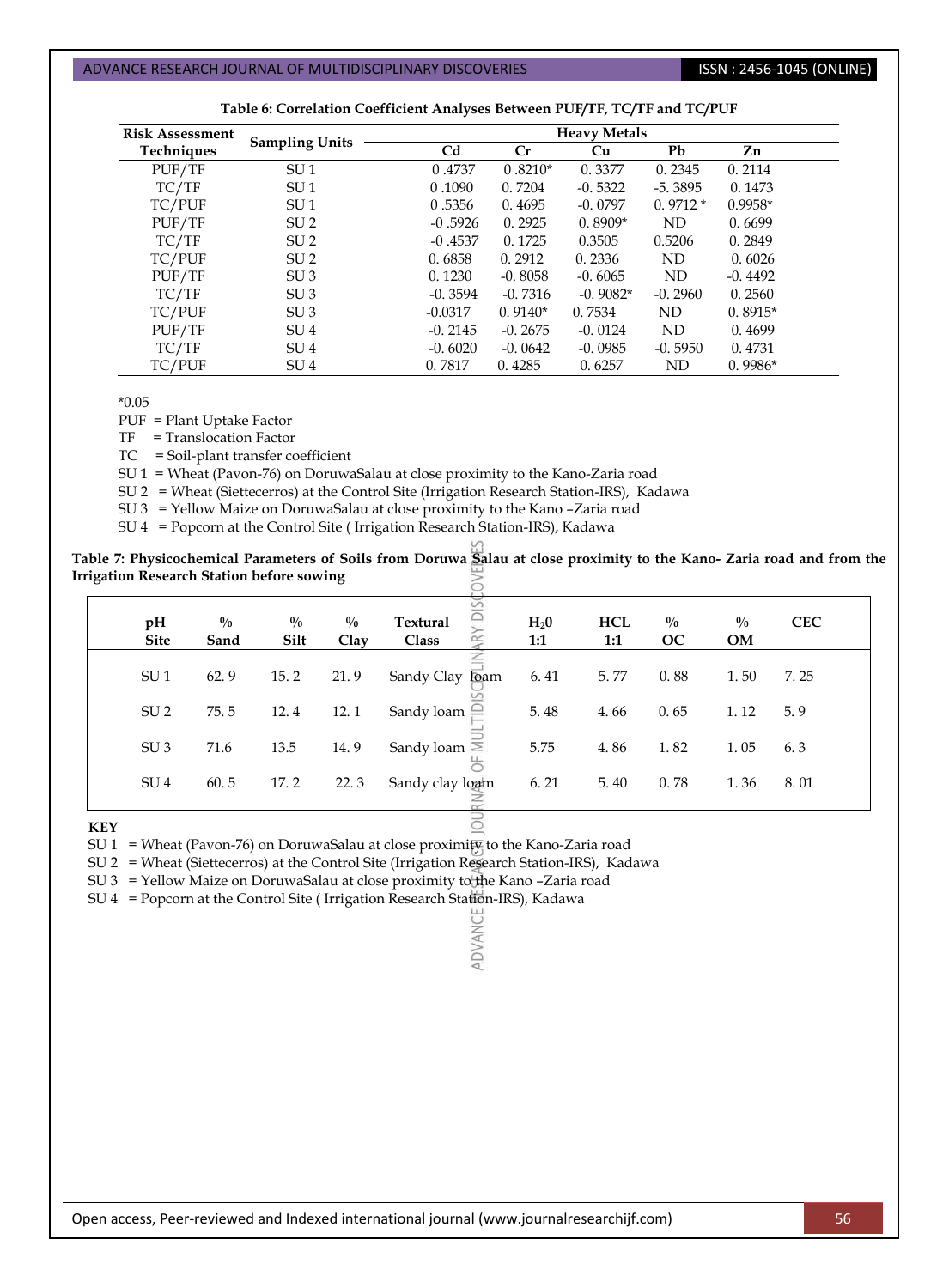# **VI. REFERENCES**

- <span id="page-7-0"></span>**[1] Nazir A, Malik, RN, Ajaib M, Khan N, Siddiqui MF.** Hyper-accumulators of Heavy Metals Of Industrial Areas Of Islamabad and Rawalpindi Pakistan Journal of Botany 2011; 43(4):1925-1933
- <span id="page-7-1"></span>[2] **Baker AJM, Brooks RR.** Terrestrial higher plants which hyperaccumulate metallic elements-a review of their distribution, ecology and phytochemistry. Biorecovery 1989; 1:81-86.
- <span id="page-7-2"></span>[3] **Lacatusu R.** Appraising Levels of Soil Contamination and Pollution with Heavy metals. In: Heinike HJ, Eckelman W, Thomasson A, Jones RJA, Montanarella L, Buckley B. Land Information System for Planning the Sustainable Use of Land Resources. Eur. Communities, Luxembourg 1998; pp. 393-402.
- <span id="page-7-3"></span>[4] **Tam NFY, Wong YS.** Spatial Variation of Heavy Metals in Surface Sediments of Hong Kong's Mangrove Swamps. Environmental Pollution 2000;100 (2):195-205.
- [5] **Yuan CJ, Shi B, He J, Liu L, Jiang G.** Speciation of Heavy Metals in Marine Sediments from the East China Sea by ICP-MS with Sequential Extraction. Environment International 2004 ;30(6): 769-783.

53

MULTIDISCIPLINARY DISCOVERI

5F

**JOURNAL** 

**ADVANCE RESEARCH** 

- [6] **Nwuche CO, Ugoji EO.** Effects of Heavy Metal Pollution on the Soil Microbial Activity. International Journal Environmental Science and Technique 2008; 5(3):409-414.
- [7] **Aina M, Matejka G, Mama D, et al.,.** Characterization of stabilized waste: evaluation of pollution risk. *International Journal of Environmental Science and Technology* 2009; 6(1): 159-165.
- <span id="page-7-4"></span>[8] **Mohiuddin KM, Zakir HM, Otomo K, Sharmin S, Shikazono N.** Geochemical Distribution of Trace Metal Pollutants in Water and Sediments of Downstream of an Urban River. International Journal of Environmental Science and Technology 2010; **7**(1): 17-28.
- <span id="page-7-5"></span>[9] **Ernst WHO.** Bioavailability of Heavy Metals and Decontamination of Soils by Plants. Applied Geochemistry 1996; 11:163–167.
- [10] **Zayed A, Lytle CM, Qian JH, Terry N.** Chromium Accumulation, Translocation and Chemical Speciation in Vegetable Crops. Planta 1998; 206 :293- 299.
- <span id="page-7-6"></span>[11] **Gimmler H, Carandang J, Boot A, Reisberg E, Woitke M.** Heavy Metal Content and Distribution within a Woody Plant during and after Seven Years Continuous Growth on Municipal Solid Waste (MSW) Bottom slag Rich in Heavy Metals. Journal of Applied Botany 2002;76: 203–217.
- <span id="page-7-7"></span>[12] **Cui YL, Zhu RH, Zhi RH, et al.** Transfer of metals from soils to vegetables in an area near a smelter in Nanning, China, Environmental International 2004;30: 785-791.
- <span id="page-7-8"></span>[13] **Khan S, Cao QYZ, Huang YZ, Zhu YG.** Health risks of heavy metals in contaminated soils and food crops irrigated with wastewater in Beijing, China. Environmental Pollution 2008;125(3): 686-692.
- <span id="page-7-9"></span>[14] **Thornton M, Farago E.** Geochemistry of Arsenic. In: Abernathy CO, Calderon RL, Chappell WR. Arsenic, Exposure and Health Effects, Chapman and Hall, London 1997 pp: 27
- <span id="page-7-10"></span>[15] **Khan S, Farooq R, Shagufta S, Khan MA, Sadique M.** Health Risk Assessment of Heavy Metals for Population via Consumption of Vegetables. World Applied Sciences Journal. 2009; 6(12): 1602-1606.
- <span id="page-7-11"></span>[16] **Sponza D, Karaoglu N.** Environmental geochemistry and pollution studies of Aliaga metal industry district. Environment International 2002; **27**: 541-553.
- <span id="page-7-12"></span>[17] **Maclean KS, Robinson AR, Macconnell HM.** The Effect of Sewage Sludge On The Heavy Metal Content Of Soils And Plant Tissue. Commun. In Soil Science and Plant Analysis.1987;18 (11) 1303-1316.
- <span id="page-7-13"></span>[18] **Henning BJ, Snyman HG, Aveling TAS.** Plant-Soil Interactions of Sludge-Borne Heavy Metals And The Effect On Maize (Zea Mays L.) Seedling Growth Water SA(27) (2001; No 71 – 78.
- <span id="page-7-14"></span>[19] **Misurovic A.** Monitoring Programs in Montenegro: P.I.Center for Ecotoxicological Research of Montenegro(CETI) 1998.
- <span id="page-7-15"></span>[20] **Abba A.** Wheat Production in Kano State. In Wheat in Nigeria: Production, Processing and Utilization. Rayar AL, Kaigama BK, Olukosi JO, Anaso AB. LCPI, IAR and UNIMA1D 1991.
- <span id="page-7-16"></span>[21] **Kachenko AG, Singh B.** Heavy Metals Contamination In Vegetables Grown in Urban and Metal Smelter Contaminated Sites In Australia. Water, Air and Soil Pollution. 2006; 169: 101 – 123.
- [22] **[Bu-Olayan](http://ascidatabase.com/author.php?author=Abdul%20H.&last=Bu-Olayan)** AH, **[Thomas](http://ascidatabase.com/author.php?author=Bivin%20V.&last=Thomas)** BV. **Translocation and Bioaccumulation of Heavy Metals in Desert Plants of Kuwait Governorates 2009;** *2012 Science Alert*.
- <span id="page-7-17"></span>[23] **Kuklová M, Kukla J, Hnilička F.** The Soil-to-Herbs Transfer of Heavy Metals in Spruce Ecosystems. Polish Journal of Environmental Studies (2010); 19(6):1263-1268.
- [24] **Ma LQ, Komar KM, Tu C, Zhang WA.** A fern that hyperaccumulates arsenic. Nature. 2001; 409-579.